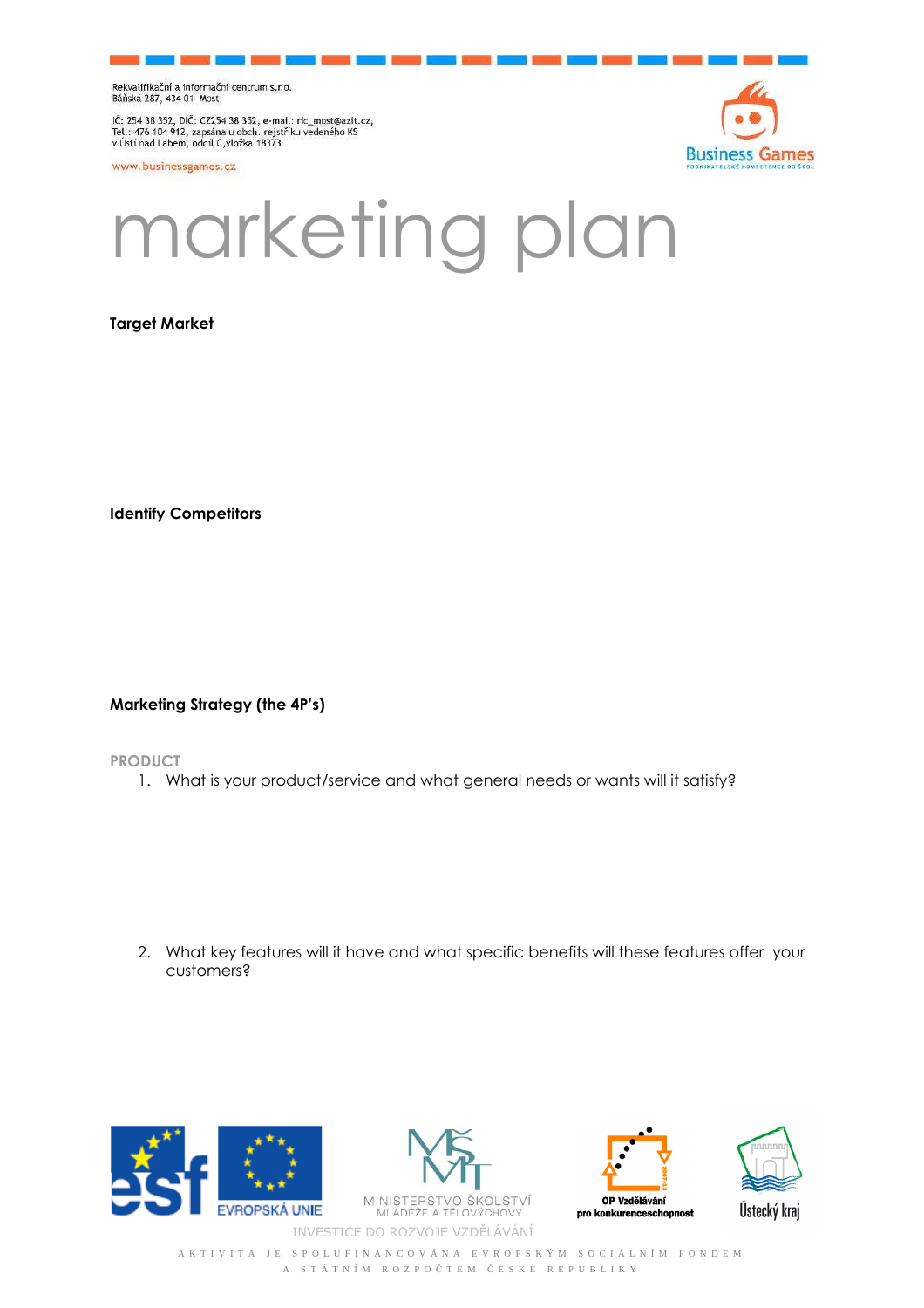Rekvalifikační a informační centrum s.r.o.<br>Báňská 287, 434 01 Most

IČ: 254 38 352, DIČ: CZ254 38 352, e-mail: ric\_most@azit.cz,<br>Tel.: 476 104 912, zapsána u obch. rejstříku vedeného KS<br>v Ústí nad Labem, oddíl C,vložka 18373

www.businessgames.cz



3. Why will people buy from you? Is there any unique selling point you can offer?

**PLACE** 

4. Where will your business be located and why?

5. How will you distribute your product to your customers?

**PRICE** 

6. What pricing strategy will you use?

7. Will you offer any special terms e.g. special offers/discounts?









A K T I V I T A J E S P O L U F I N A N C O V Á N A E V R O P S K Ý M S O C I Á L N Í M F O N D E M A S T Á T N Í M R O Z P O Č T E M Č E S K É R E P U B L I K Y